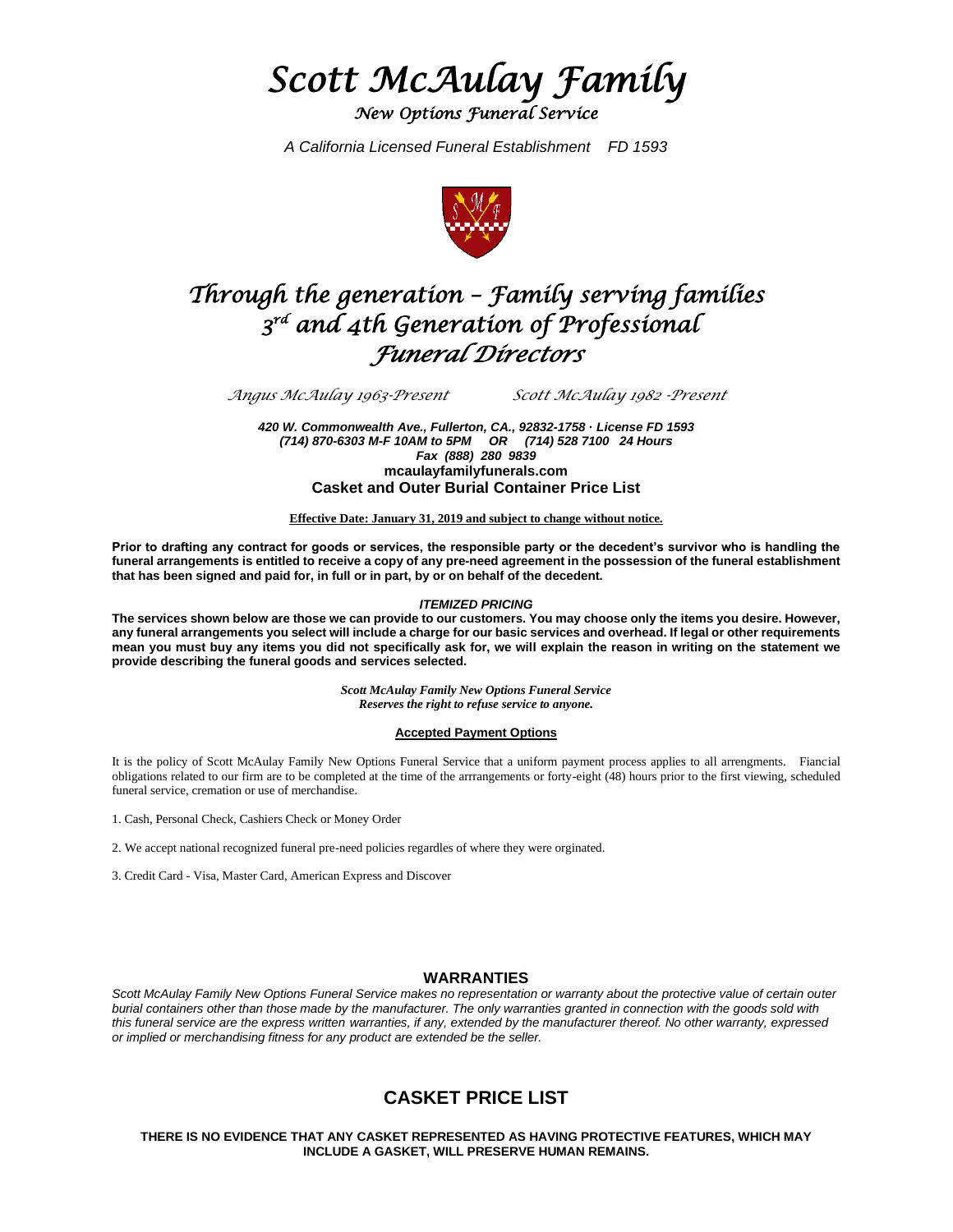# **CASKET PRICE LIST**

#### **THERE IS NO EVIDENCE THAT ANY CASKET REPRESENTED AS HAVING PROTECTIVE FEATURES, WHICH MAY INCLUDE A GASKET, WILL PRESERVE HUMAN REMAINS.**

### *Wood Caskets For Burial or Cremation*

| Pembroke Cherry       | <b>Batesville</b><br>148227 |                               | \$6,695.00 |
|-----------------------|-----------------------------|-------------------------------|------------|
| Solid Cherry          | Dark                        | Champagne Velvet              |            |
| Trenton               | Batesville                  | 205161                        | \$2,895.00 |
| Solid Hardwood        | Medium                      | Rosetan Crepe                 |            |
| <u>Autumn O</u> ak    | <b>Batesville</b>           | 146884                        | \$3,495.00 |
| Solid Oak             | Medium                      | Rosetan Crepe                 |            |
| Westridge             | <b>Batesville</b>           | 146815                        | \$1,995.00 |
| Solid Hardwood        | Medium                      | Rosetan Crepe                 |            |
| Oxford                | <b>Batesville</b>           | 146824                        | \$1,995.00 |
| Solid Hardwood        | Medium                      | Rosetan Crepe                 |            |
|                       |                             |                               |            |
| Libra                 | Batesville                  | 241727                        | \$1,795.00 |
| Solid Hardwood        | Dark                        | Rosetan Crepe                 |            |
| Lynx                  | <b>Batesville</b>           | 262858                        | \$1,595.00 |
| Wood Product & Veneer | <b>Brown</b>                | Rosetan Crepe                 |            |
| Estate                | Astral                      | 2750011V                      | \$1,595.00 |
| Golden Cherry         | Medium                      | Champagne Velvet              |            |
| Branson               | <b>Batesville</b>           | 246736                        | \$2,795.00 |
| Poplar                | Medium                      | <b>Woven Saffron</b>          |            |
| Clifton               | <b>Batesville</b>           | 263630                        | \$1,895.00 |
| Hardwood              | Medium                      | Rosetan Crepe                 |            |
| Weyburn               | <b>Batesville</b>           | 251853                        | \$2,895.00 |
| Hardwood              | Medium                      | Rosetan Crepe                 |            |
| Eclipse               | <b>Matthews</b>             | H40050                        | \$1,695.00 |
| <b>Wood Product</b>   | Dark                        | <b>Eggshell Crepe</b>         |            |
|                       |                             |                               |            |
| Dakota<br>Poplar      | <b>Matthews</b><br>Medium   | 71085784<br>Khaki Basketweave | \$2,495.00 |
|                       |                             |                               |            |
| Dayton                | Mathews                     | 71085768                      | \$2,295.00 |
| Poplar                | Dark Satin Finish           | Ivory basket weave            |            |
| Dryden                | <b>Batesville</b>           | 274158                        | \$1,995.00 |
| Solid Hardwood        | Medium                      | Rosetan Crepe                 |            |
| <b>Montgomery</b>     | <b>Batesville</b>           | 249223                        | \$2,195.00 |
| Poplar & veneer       | Dark                        | Rosetan Crepe                 |            |
| <b>Sirius</b>         | Mathews                     | H40105                        | \$1,995.00 |
| Poplar                | Dark                        | Rosetan Crepe                 |            |
| Kinross Polished      | <b>Matthews</b>             | 71212931                      | \$3,495.00 |
| Maple                 | Dark                        | <b>Almond Velvet</b>          |            |
|                       |                             |                               |            |

### *Rental Casket Wood*

| Gatewood     | <b>Matthews</b> | 71009644            | \$1.295.00 |
|--------------|-----------------|---------------------|------------|
| Solid Cherry | Dark Russet     | <i>Ivory</i> velvet |            |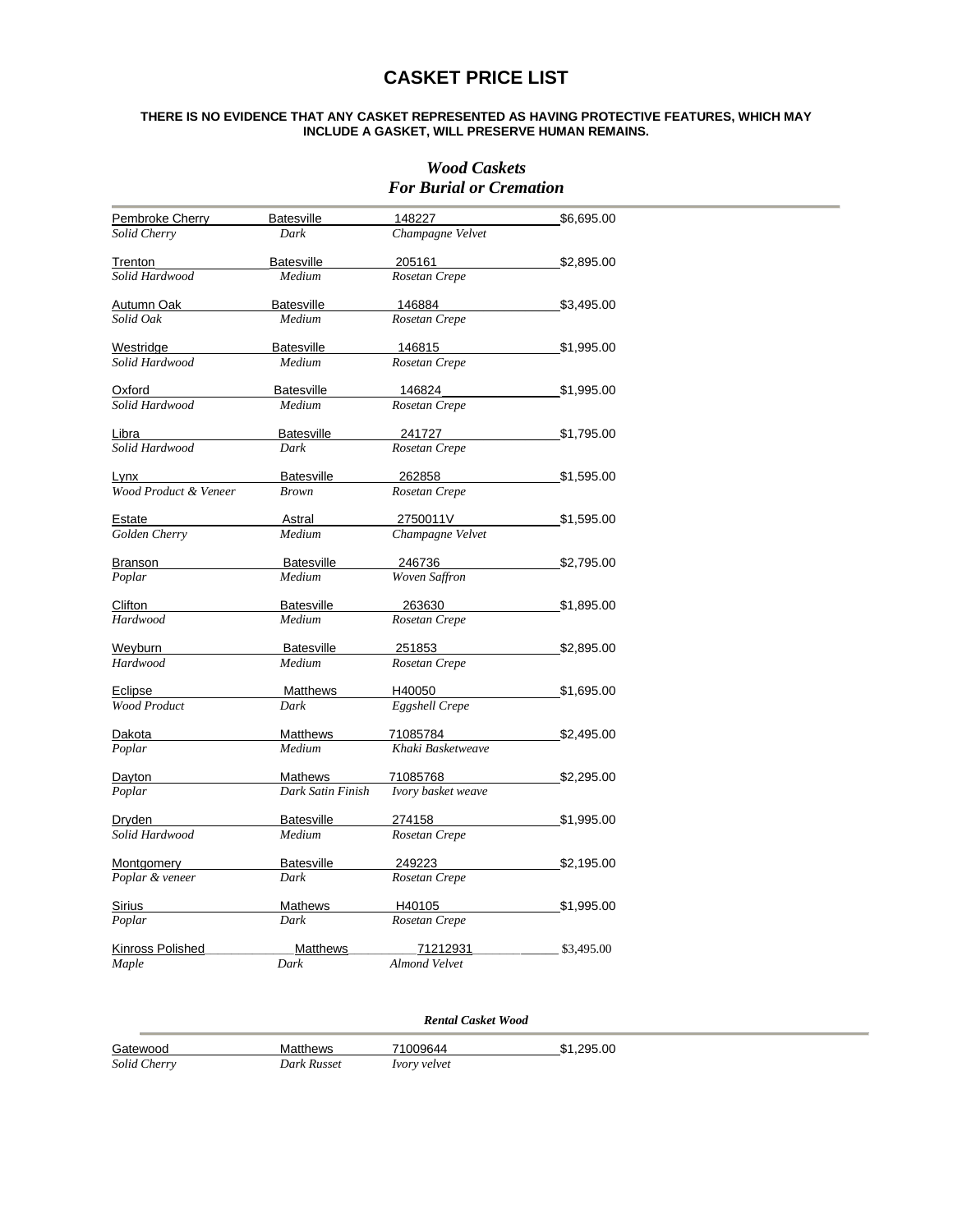### *Metal Caskets For Burial ONLY*

| A40 Primrose                                                  | Batesville                   | 147723                                         | \$3,050.00                         |
|---------------------------------------------------------------|------------------------------|------------------------------------------------|------------------------------------|
| Gasket                                                        | 18 gauge steel               | Primrose Moss                                  | Pink Crepe                         |
|                                                               |                              |                                                |                                    |
| <b>Ivory Mist</b><br>Gasket                                   | Batesville<br>20 gauge steel | 148088<br>White, Blue shading Light Blue Crepe | \$2,195.00                         |
|                                                               |                              |                                                |                                    |
| Heirloom Pewter                                               | Batesville                   | 242475                                         | \$1,895.00                         |
| Gasket                                                        | 20 gauge steel               | Pewter                                         | Rosetan Crepe                      |
| Gemini Blue                                                   | <b>Batesville</b>            | 217389                                         |                                    |
| Non-gasket                                                    | 20 gauge steel               | Blue                                           | $$1,295.00$<br>Lt Blue Crepe       |
|                                                               |                              |                                                |                                    |
| <b>Apollo Silver</b>                                          | <b>Batesville</b>            | 221502                                         | \$1,095.00                         |
| Non-gasket                                                    | 20 gauge steel               | <b>Silver</b>                                  | <b>Ivory Crepe</b>                 |
| Ocean Blue                                                    | Batesville                   | 252121                                         | \$2,095.00                         |
| Gasket                                                        | 20 gauge                     | Blue, Shaded                                   | <b>Ivory Crepe</b>                 |
|                                                               |                              |                                                |                                    |
| Pisces White                                                  | Batesville                   | 257953                                         | \$1,495.00                         |
| Gasket                                                        | 20 gauge                     | White                                          | <b>Ivory Crepe</b>                 |
| Virgo                                                         | Batesville                   | 250920                                         | \$1,795.00                         |
| Gasket                                                        | 18 gauge                     | Copper                                         | Rosetan Crepe                      |
|                                                               |                              |                                                |                                    |
| <b>Primrose</b>                                               | Batesville                   | <u> 148043  </u>                               | \$1,995.00                         |
| Gasket                                                        | 20 gauge                     | white, shaded                                  | Moss Pink Crepe                    |
| <b>Champion- Orchid</b>                                       | <b>Matthews</b>              | 71203503 \$1,795.00                            |                                    |
| Gasket                                                        | 20 gauge                     | pink, silver shaded                            | <b>Pink Crepe</b>                  |
|                                                               |                              |                                                |                                    |
| <b>Edson</b>                                                  | Matthews                     | 71203627                                       | \$1,995.00                         |
| Gasket                                                        | 18 gauge                     | Sivler/Dark Gunmetal White Crepe               |                                    |
| Wingate                                                       | Matthews                     | 71013438                                       | \$1,795.00                         |
| Gasket                                                        | 20 gauge                     | Golden                                         | Rosetan Crepe                      |
|                                                               |                              |                                                |                                    |
| <b>Freedom</b>                                                | Matthews                     | A08466 A0846                                   | $\frac{\$2,295.00}{Blue\:\:Cloth}$ |
| Gasket                                                        | 18 gauge                     | Metallic Blue Finish                           |                                    |
| With Honor Silver                                             | <b>Matthews</b>              | <u>71007537</u>                                | \$1,995.00                         |
| Gasket                                                        | 20 gauge                     | Silver                                         | White Crepe                        |
|                                                               |                              |                                                |                                    |
| Dennison                                                      | <b>Matthews</b>              | 71203524                                       | \$1,750.00                         |
| Gasket                                                        | 20 gauge                     | Colonial Bronze/Venetian Rosetone Crepe        |                                    |
| <b>Ivory Pearl</b>                                            | <b>Matthews</b>              | 71010026                                       | \$3,175.00                         |
| Gasket                                                        | 18 gauge steel               | Antique White                                  | White Velvet                       |
|                                                               |                              |                                                |                                    |
| Jessup Orchild                                                | <b>Matthews</b>              | 71079272                                       | \$1,695.00                         |
| Gasket                                                        | 20 gauge                     | Orchid w/silver shading                        | Pink Crepe                         |
|                                                               |                              |                                                |                                    |
|                                                               |                              |                                                |                                    |
| <b>Jessup Green</b><br>Gasket                                 | <b>Matthews</b><br>20 gauge  | 71083032<br>Green w/gold shading               | \$1,695.00<br>Rosetan Crepe        |
|                                                               |                              |                                                |                                    |
| <b>Bradford White</b>                                         | <b>Matthews</b>              | 71007328                                       | \$1,395.00                         |
| Non-Gasket                                                    | 20 gauge                     | White                                          | White Crepe                        |
|                                                               |                              |                                                |                                    |
| <b>Bradford Silver</b>                                        | Matthews                     | 71007289                                       | \$1,395.00                         |
| Non-Gasket                                                    | 20 gauge                     | Silver                                         | White Crepe                        |
| <b>Brushed Hyacinth</b>                                       | <b>Matthews</b>              | A05017                                         | \$2,995.00                         |
| Gasket                                                        | 18 gauge                     | <b>Brushed Hyacinth</b>                        | Pink Crepe                         |
|                                                               |                              |                                                |                                    |
| <u>Seacliff</u>                                               | <b>Matthews</b>              | 71203516                                       | \$2,295.00                         |
| Gasket                                                        | 20 gauge                     | Monarch Blue White Finish Blue Crepe           |                                    |
|                                                               |                              |                                                |                                    |
| Sterling Storm Blue / Spruce Blue Matthews 71006098<br>Gasket | 18 gauge                     | Blue                                           | \$2,495.00<br><b>Blue Crepe</b>    |
|                                                               |                              |                                                |                                    |